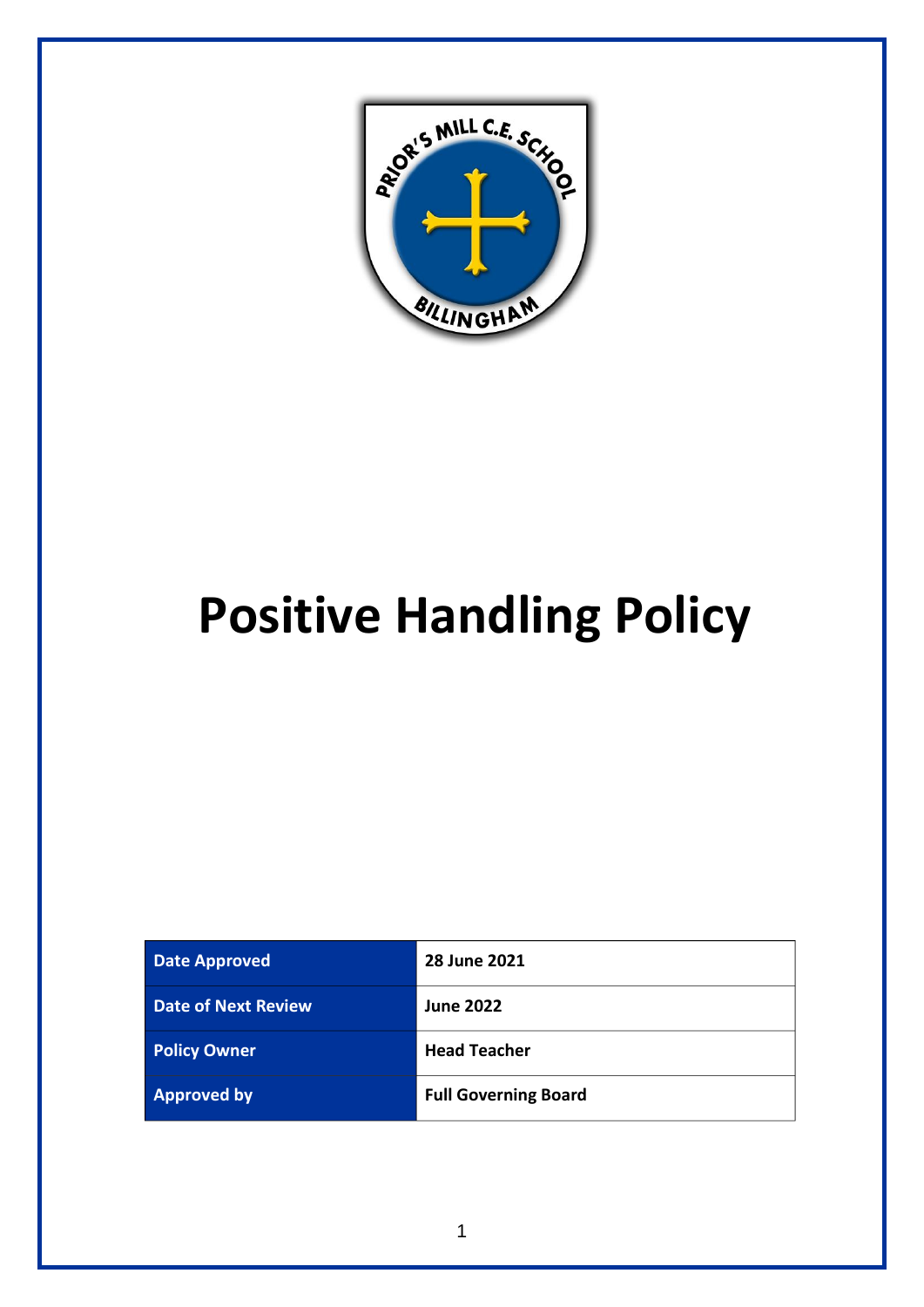# **Contents**

# **[Statement of Intent](#page-2-0)**

- 1. [Legal Framework](#page-3-0)
- 2. [Roles and Responsibilities](#page-3-1)
- 3. [What is Positive Handling?](#page-4-0)
- 4. [What is Reasonable Force?](#page-4-1)
- 5. [Use of Positive Handling and Reasonable Force](#page-5-0)
- 6. [SEND](#page-6-0)
- 7. [Reporting Incidents](#page-6-1)
- 8. [Complaints](#page-7-0)
- 9. [Staff Training](#page-7-1)
- 10. [Monitoring and Review](#page-8-0)

# **Appendices**

- Appendix 1 Positive Handling Report Form
- Appendix 2 [Positive Handling Log](#page-11-0)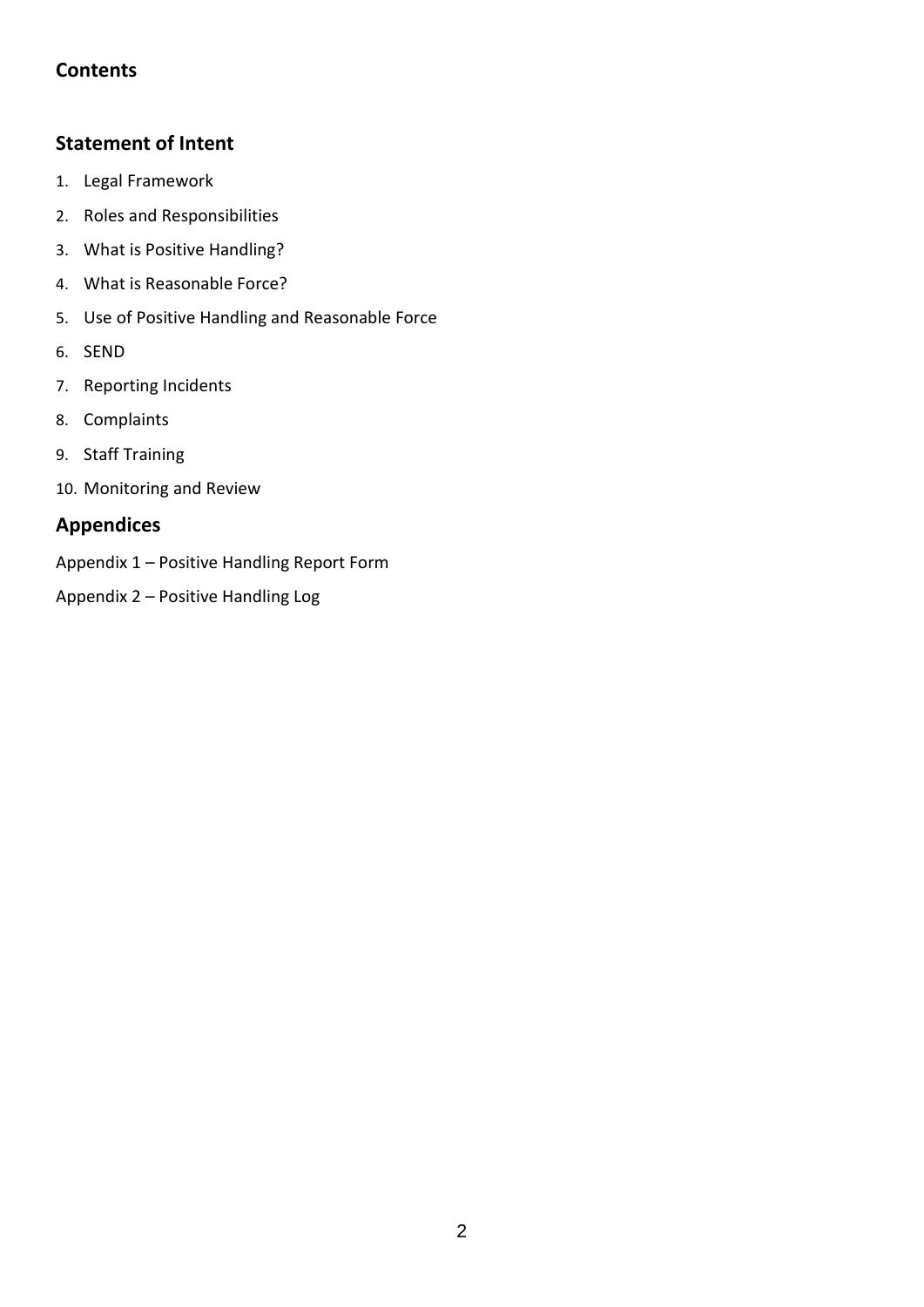# <span id="page-2-0"></span>**Statement of Intent**

Prior's Mill CE Primary School believes that it is important to establish a safe, secure and stable environment to enable pupils to grow, develop and learn. To achieve this, the school recognises that, in certain circumstances, managing violence through control and restraint may be necessary.

This policy acknowledges that situations may arise in which staff members will be required to use positive handling, and in some cases reasonable force, in order to manage conflict when other measures have failed to do so.

The aim of this policy is to ensure that actions such as positive handling and reasonable force are used in a correct and safe manner, which is in accordance with the relevant legislation and national guidance.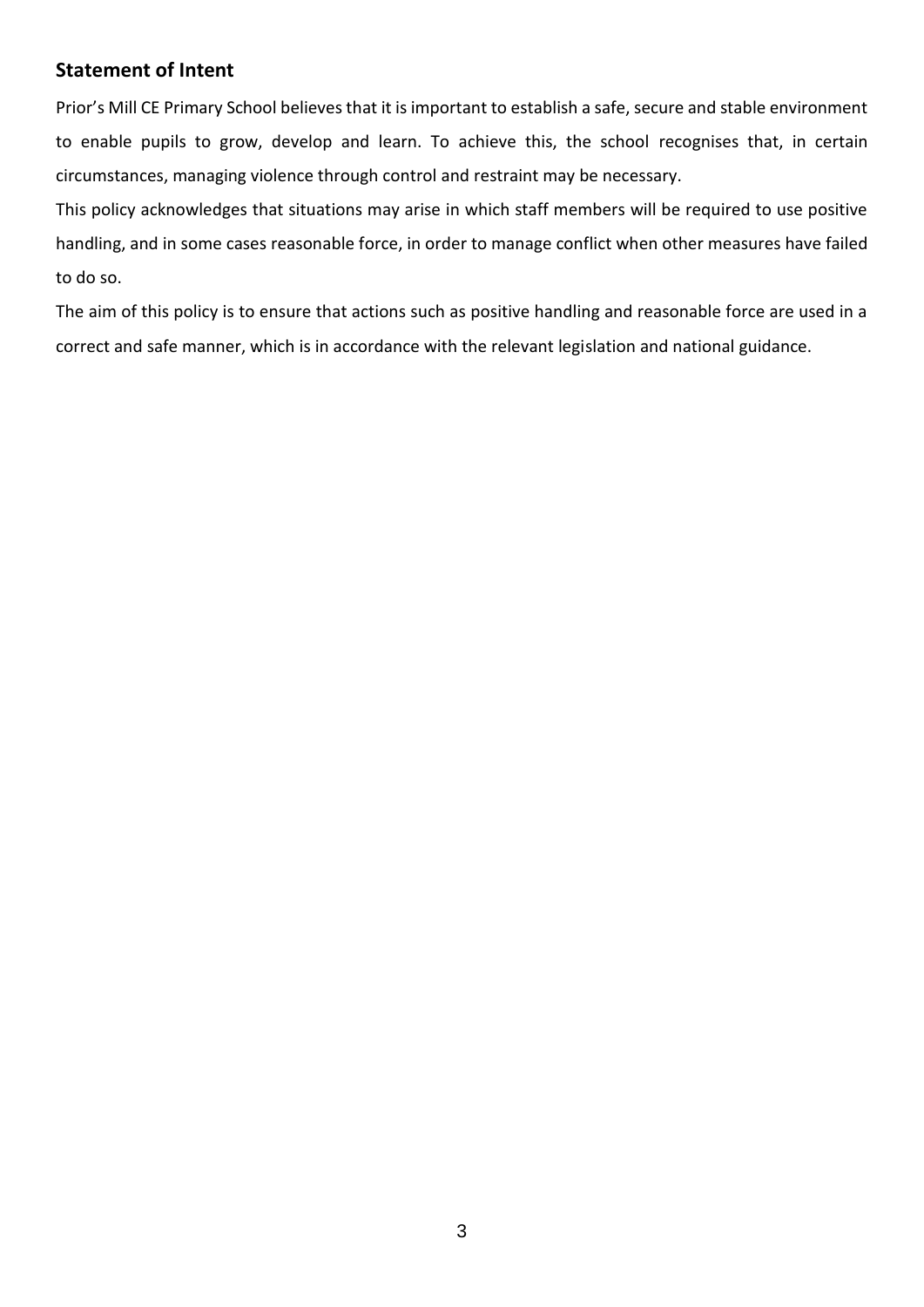# <span id="page-3-0"></span>**1. Legal Framework**

# **1.1 This policy has due regard to all relevant legislation including, but not limited to, the following:**

- The Education Act 2011
- The Children Act 1989
- The Equality Act 2010
- 1.2 This policy has due regard to the following guidance:
	- DfE (2013) 'Use of reasonable force in schools'
	- DfE (2018) 'Working Together to Safeguard Children'
	- DfE (2020) 'Keeping children safe in education'
- 1.3 This policy operates in conjunction with the following school policies:
	- Allegations of Abuse Against Staff Policy
	- Child Protection and Safeguarding Policy
	- Special Educational Needs and Disabilities (SEND) Policy
	- Behaviour Policy

# <span id="page-3-1"></span>**2. Roles and Responsibilities**

- 2.1 The **governing body** is responsible for:
	- Monitoring the overall implementation of this policy.
	- Evaluating the **[Positive Handling Log](#page-11-0)** through termly headteacher reports to analyse how and when positive handling is used and identify any trends.
	- Reviewing this policy **on an annual basis.**
	- Responding to any complaints, in liaison with the headteacher, from pupils or parents regarding the use of reasonable force.

# 2.2 The **headteacher** is responsible for:

- Ensuring that appropriate training is provided for staff to enable them to carry out their responsibilities, considering the needs of pupils.
- Ensuring all members of staff understand the correct conduct in terms of positive handling.
- Handling any allegations of abuse in line with the **Allegations of Abuse Policy**.
- Maintaining the **[Positive Handling Log](#page-11-0)** and reporting termly to the governing body about any incidents of positive handling.
- Ensuring that any member of staff who uses reasonable force completes the **[Positive Handling](#page-8-1)  [Report Form.](#page-8-1)**
- Ensuring that the **Behaviour Policy** sets out the circumstances in which force might be used.
- Responding to any complaints, in liaison with the **governing body**, from pupils or parents regarding the use of reasonable force.
- Ensuring staff understand how pupils with SEND may react differently to reasonable force.
- Ensuring that staff understand the additional vulnerability of pupils with SEND or medical conditions.
- Ensuring individual behaviour plans for pupils with SEND or medical conditions are agreed with the pupil's parents, and ensuring teaching staff are aware of these.
- Ensuring that staff understand how reasonable force principles may need to be adapted for pupils with medical conditions.
- Ensuring all members of staff use reasonable force in accordance with this policy.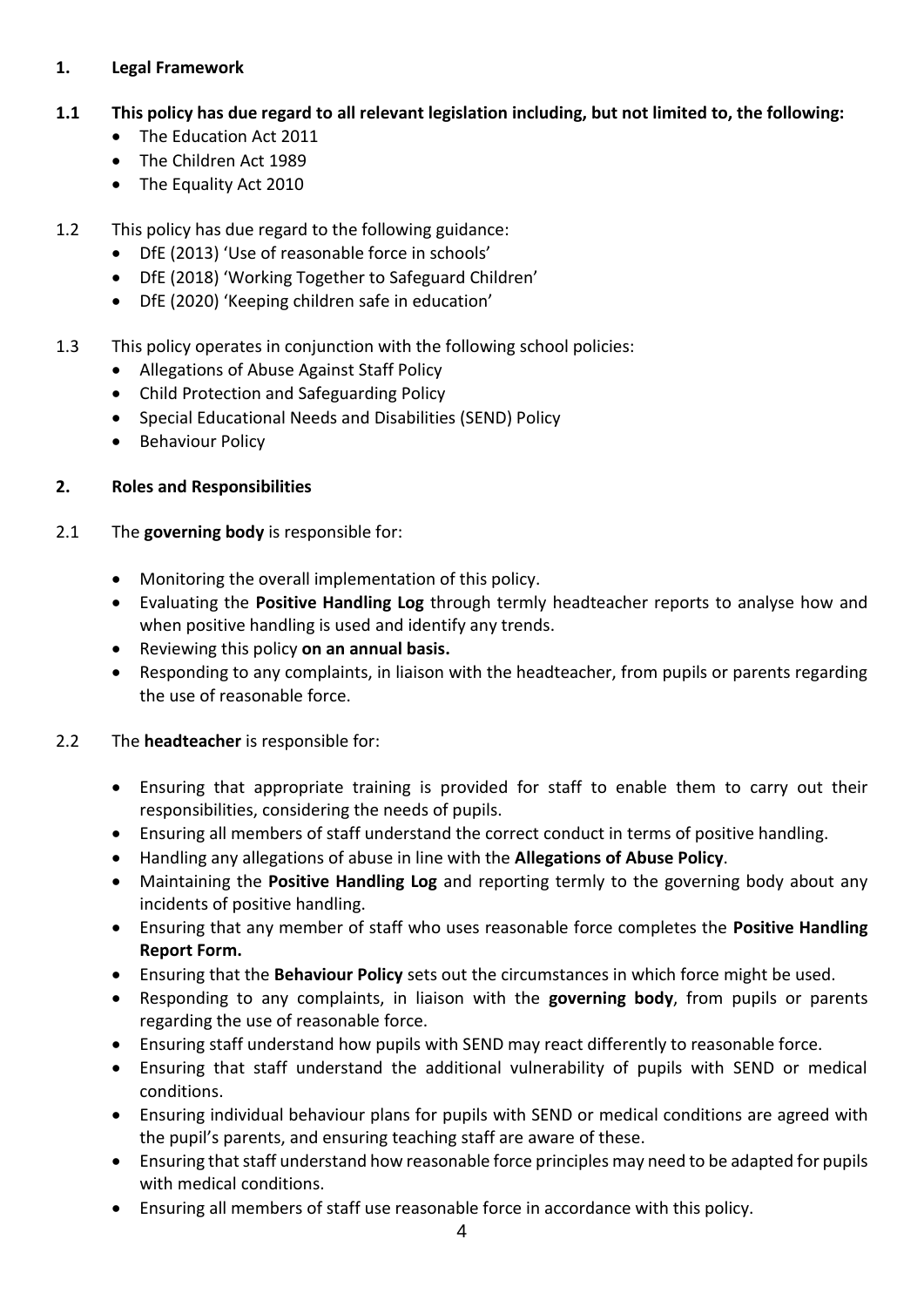### <span id="page-4-0"></span>**3. What is Positive Handling?**

- 3.1 For the purpose of this policy, 'positive handling' is the positive application of force with the intention of protecting pupils and limiting damage to property.
- 3.2 Legal framework and national guidance often refer to the 'use of force' this policy uses the term 'positive handling' whenever possible.
- 3.3 Positive handling is used in the school to:
	- Restrain a pupil who has lost emotional self-control until the situation is diffused.
	- Limit the amount of harm that the pupil involved can do to themselves or others.
	- Demonstrate to pupils that they are within a safe environment in which adults can contain pupils' anger and other erratic emotions.
	- Protect all pupils against any form of physical intervention which is unnecessary, inappropriate, excessive or harmful.
- 3.4 Positive handling will be limited to emergency situations and used only as a last resort.
- 3.5 Where positive handling is required, the school will abide to the following guidance:
	- Initial intervention will always be without force.
	- Any physical intervention will follow other appropriate actions.
	- Staff will take a calm and measured approach in all situations.
- 3.6 Failure to positively handle a pupil who subsequently gets injured, or injures another pupil, could lead to an accusation of negligence.
- 3.7 Positive handling will never be invasive, humiliating, flirtatious in nature or take a form which could be seen as punishment.
- 3.8 Positive handling will be applied as an act of care and control with the intention of re-establishing verbal control as soon as possible and, at the same time, allowing the pupil to regain self-control.

#### <span id="page-4-1"></span>**4. What is Reasonable Force?**

- 4.1 There is no statutory definition of reasonable force; it will always depend on what is considered necessary and proportionate, given the circumstance of the case.
- 4.2 The use of reasonable force is only acceptable to control pupils or restrain them, and involves using no more force than is needed in the circumstance.
- 4.3 'Control' refers to either passive physical contact, such as blocking a pupil's path, or active physical contact such as leading a pupil by the arm.
- 4.4 'Restraint' refers to physically bringing a pupil under control, such as holding them back. This is typically used in more extreme circumstances, such as to separate two pupils fighting.
- 4.5 The degree of force that is used will depend on the pupil's circumstances, e.g. age.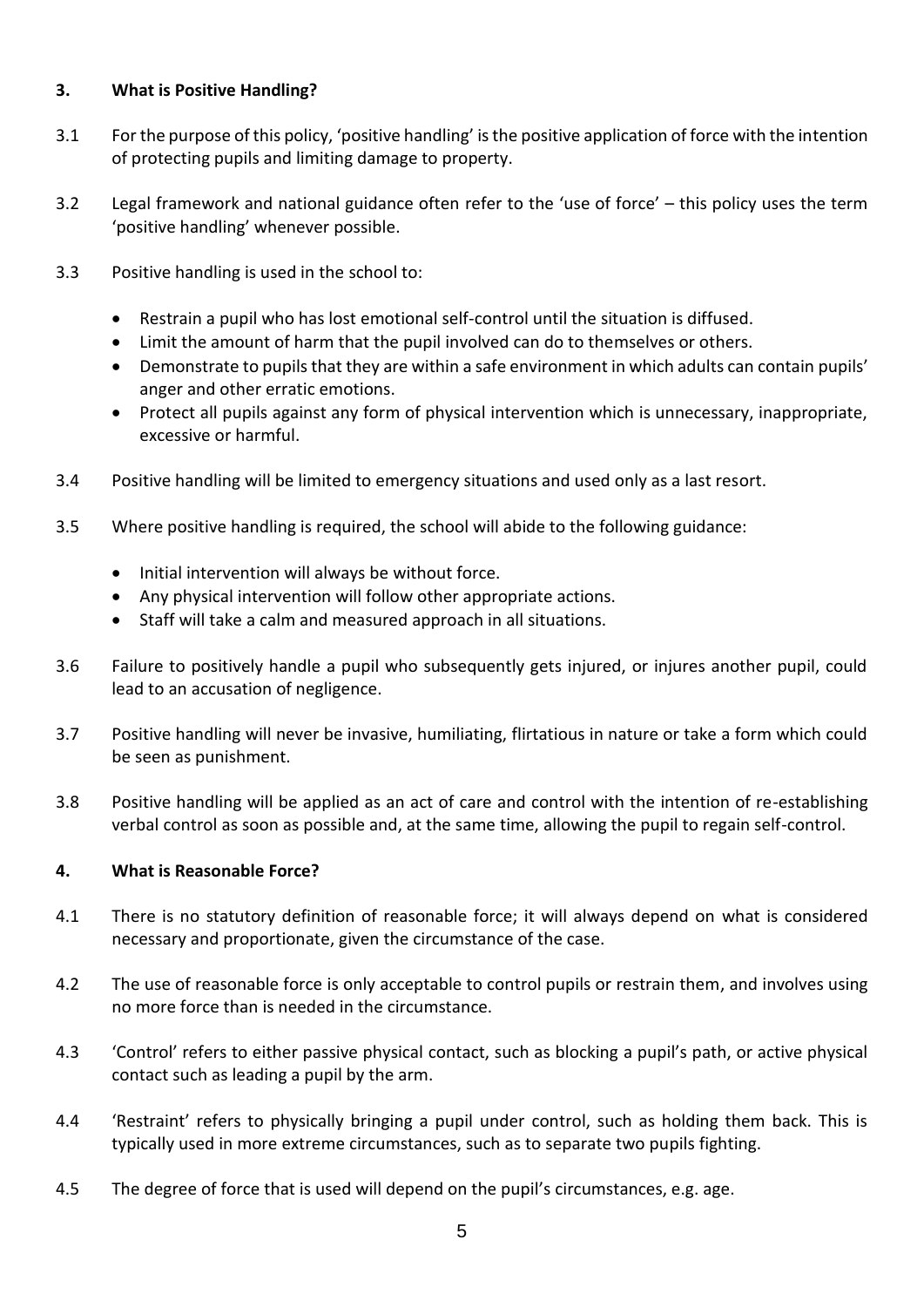- 4.6 Staff members will always use actions that are appropriate and in proportion to the circumstances of the incidents.
- 4.7 All incidents that involve the use of reasonable force will be reported to the **headteacher**, recorded in writing and communicated to the pupil's parents.
- 4.8 The following list is not exhaustive, but provides examples of situations where the school may decide to use reasonable force:
	- Disruptive children must be removed from the classroom and are refusing instructions to leave.
	- Members of staff need to control disruptive pupils on school trips, or similar.
	- Members of staff must prevent a pupil from leaving a classroom where doing so would risk their safety or lead to behaviour that disrupts the behaviour of others.
	- A pupil is attacking a member of staff or another pupil.
	- A pupil is at serious risk of harming themselves and a member of staff must intervene to prevent this.
	- The headteacher or authorised staff are conducting a search for items prohibited under the Education Act 1996, e.g. knives and weapons, alcohol and illegal drugs.
- 4.9 Physical intervention will never be used as a substitute for good behaviour management in accordance with the school's Behaviour Policy.

# <span id="page-5-0"></span>**5. Use of Positive Handling and Reasonable Force**

- 5.1 All members of staff will be permitted to use positive handling where they believe it to be appropriate, as long as all necessary precautions are taken.
- 5.2 The power to positively handle pupils also applies to any individual whom the headteacher has identified as temporarily in charge, such as volunteers.
- 5.3 The decision to physically intervene during a situation is down to the professional judgement of the member of staff and always depends on the circumstances.
- 5.4 Staff will always calmly communicate the reasons for their actions to the pupil and explain why it was necessary in a non-threatening manner.
- 5.6 Staff will never give the impression that they are acting out of anger or are punishing the child.
- 5.7 All staff members will develop strategies and techniques for dealing with difficult pupils and situations, which they will use to diffuse and calm a situation.
- 5.8 In non-urgent situations, staff will always try and deal with a situation through other strategies before using force.
- 5.9 Staff members will always avoid acting in a way that could cause injury; however, dependant on the circumstances, this may not always be possible.
- 5.10 Where a member of staff believes that they are at risk, such as where an injury is likely to occur, they will not intervene in an incident without help and assistance of another staff member.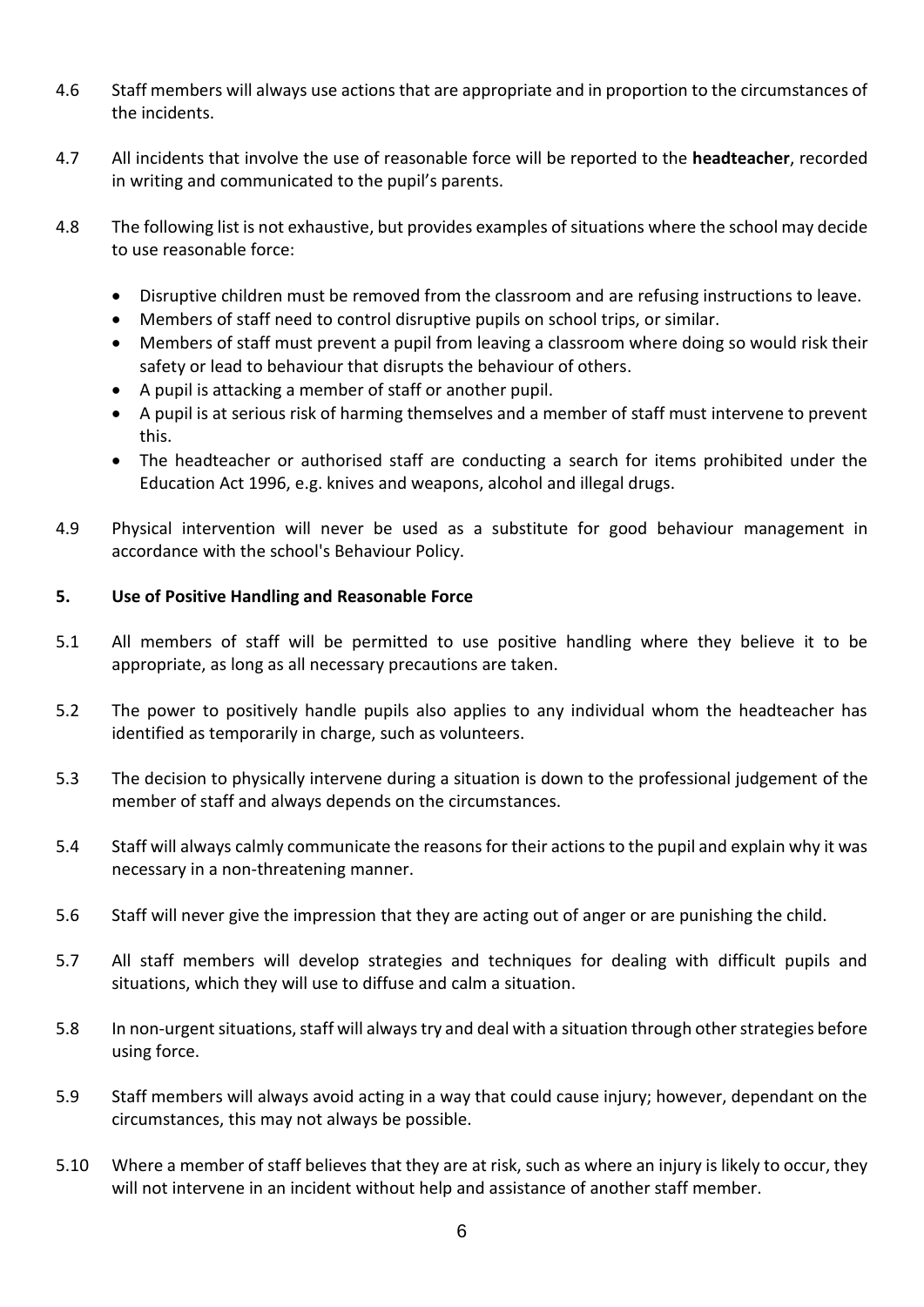- Emergency intervention is necessary when there is a high risk of pupils being injured or property being damaged.
- If emergency intervention is required, a member of staff will use other methods of defusing the situation, without physically intervening, until assistance arrives.
- 5.11 Following the event, the pupil involved may be subject to separate disciplinary procedures, in which strategies should be formed to help avoid reoccurrence of such incidents.
- 5.12 Where necessary, external agencies, such as the LA or the police if a crime has been committed, will be informed of the incident.
- 5.13 Positive handling techniques which present an **unacceptable** risk and will not be used include:
	- The 'seated double embrace' where two staff members force a pupil into a sitting position and lean them forward whilst a third staff member monitors their breathing.
	- The 'double basket-hold' in which a pupil's arms are held across their chest.
	- The 'nose distraction technique' which involves a sharp upward jab under the pupil's nose.

# <span id="page-6-0"></span>**6. SEND and Medical Conditions**

- 6.1 The school will have due consideration to the risks posed by the additional vulnerability of pupils with SEND or medical conditions in terms of positive handling.
- 6.2 The **headteacher** will ensure that the stipulations of the Equality Act 2010 are adhered to in relation to reasonable adjustments, non-discrimination and the Public Sector Equality Duty.
- 6.3 The school will adhere to its Special Educational Needs and Disabilities (SEND) Policy at all times.
- 6.4 To reduce the occurrence of challenging behaviour that can necessitate the use of reasonable force, the **SENCO** will establish individual behaviour plans for more vulnerable pupils, e.g. those with SEND, that are agreed with the pupil's parents.
- 6.5 The **SENCO** will liaise with the **headteacher** regarding the use of positive handling on pupils with SEND and establish how training may need to be amended.

#### <span id="page-6-1"></span>**7. Reporting Incidents**

- 7.1 A detailed written report will be kept of any incidents where force is used.
- 7.2 Immediately following an incident, the member(s) of staff involved will verbally report the incident to the **headteacher** and provide a comprehensive written record of the situation as soon as possible, using the **[Positive Handling Report Form.](#page-8-1)**
- 7.3 The written report of the incident must be thorough, including as much detail as possible as to what had happened before, during and after the incident, and describing any injuries incurred due to the event.
- 7.4 The **headteacher** will make the decision as to whether it is appropriate to inform the pupil's parents of the details of an incident. If it is appropriate, the following will be adhered to: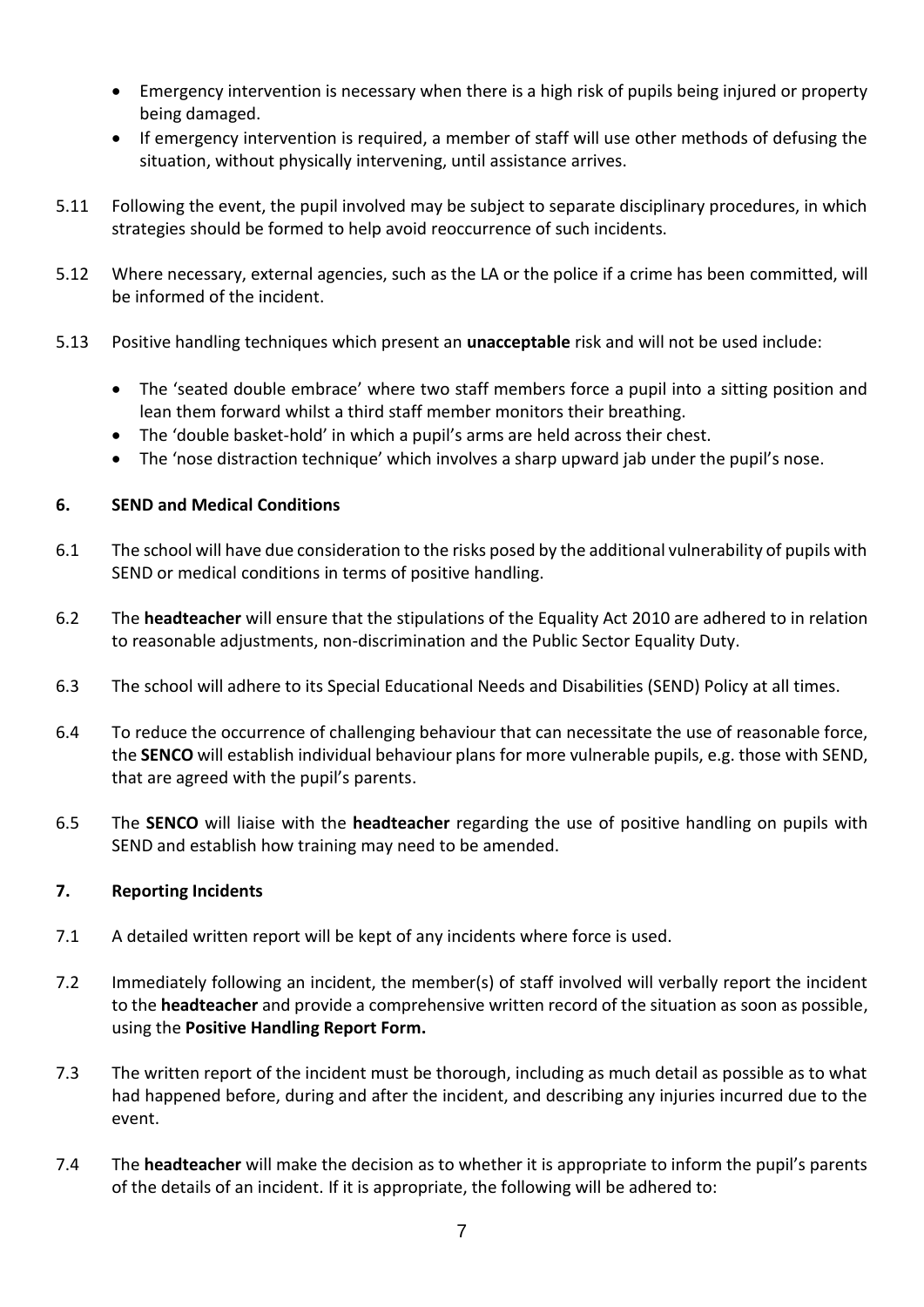- Parents will be informed in writing and a copy of this report will be given to the member(s) of staff involved in the incident.
- The report will inform parents of their right to complain about the use of positive handling and reasonable force, in line with the **Complaints Procedures Policy.**
- 7.5 If a member of staff witnesses or suspects the use of positive handling or reasonable force, where another member of staff is actively involved in physical intervention, they will report this to the **headteacher** immediately.
- 7.6 Any allegations against staff will be dealt with as a matter of urgency, and in accordance with the procedures outlined in the school's **Allegations Against Staff Policy**.
- 7.7 The **headteacher** will be responsible for conducting a thorough investigation to find out the correct details of what occurred; this may include talking to other pupils about the incident, for instance those who witnessed the event.

# <span id="page-7-0"></span>**8. Complaints**

- 8.1 All members of staff will be made fully aware of the consequences and legal retributions that can occur following the incorrect use of positive handling and force.
- 8.2 All complaints regarding the use of positive handling or force will be investigated in a thorough and speedy manner.
- 8.3 The person making the complaint is responsible for proving that their allegations are true, and therefore, it is not for the member of staff to prove that their actions were made reasonably.
- 8.4 In extreme circumstances, parents may take civil action or pursue a criminal prosecution.
- 8.5 In the case where a member of staff has acted within the law, this will provide a defence to any civil or criminal prosecution.
- 8.6 Members of staff accused of using excessive force will not be automatically suspended as a response to the allegations. The following procedure will be adhered to:
	- Careful consideration will be given to whether the case warrants a person being suspended until the allegation is resolved.
	- The **governing body** will always consider whether a staff member has acted within the law when considering whether or not to take disciplinary action against a staff member involved in an incident.
	- Where a member of staff is suspended, the school will ensure that the staff member has access to a named contact that can provide support and guidance.
	- The school will provide pastoral care to any member of staff who is subject to a formal allegation.

# <span id="page-7-1"></span>**9. Staff Training**

9.1 The headteacher will ensure that regular positive behaviour management training is provided to all staff. This will focus on de-escalation strategies which will always be used to avoid recourse to positive handling.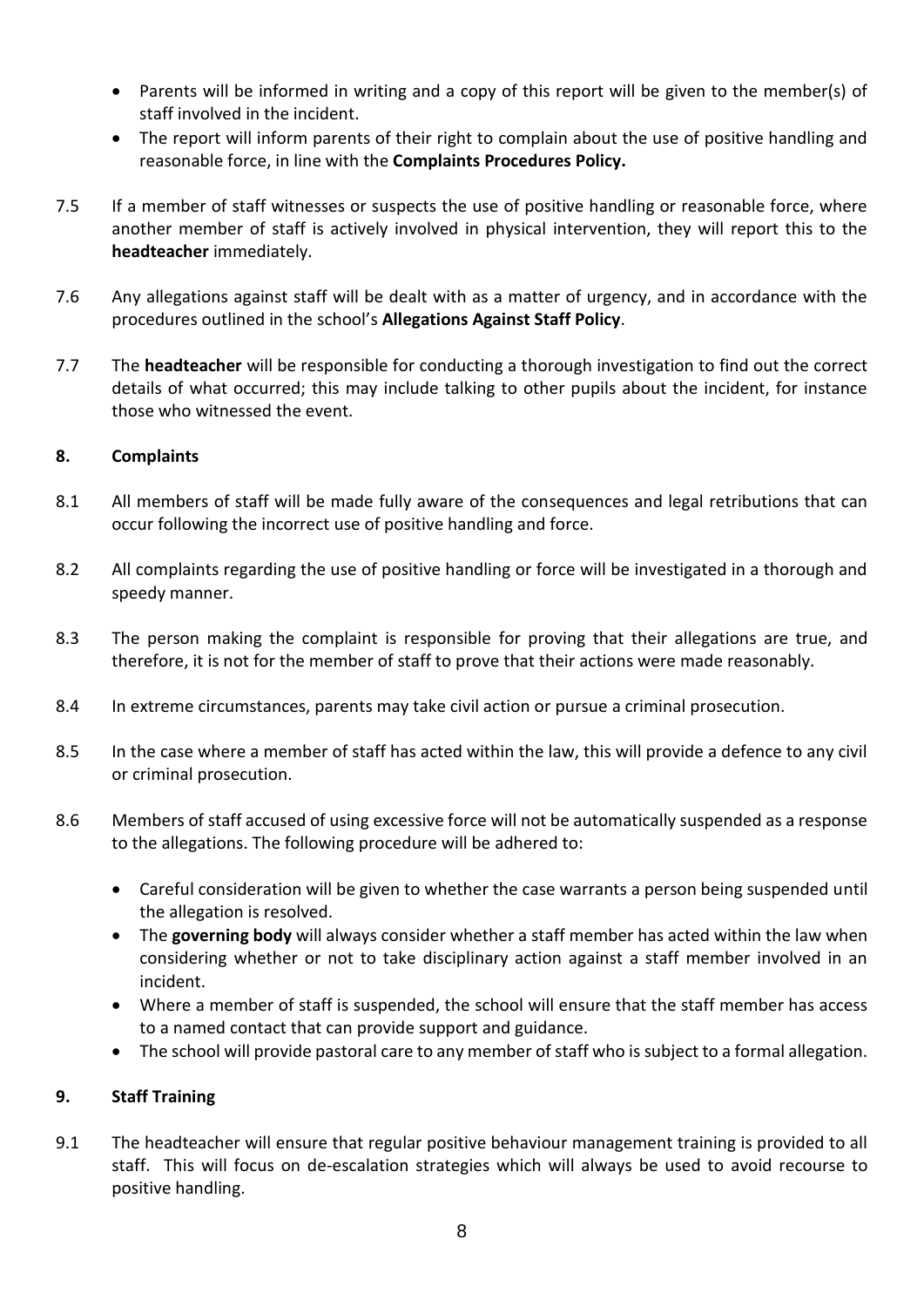- <span id="page-8-2"></span>9.2 Enhanced training will be provided where the risk of recourse to positive handling is higher due to the needs of a pupil.
- 9.3 All staff will be regularly reminded of the positive handling techniques employed by the school, and will communicate these to the pupils they are in contact with.
- 9.4 Staff will be made aware of subsequent risks of their actions and fully understand when it is appropriate and necessary to use such actions.

#### <span id="page-8-0"></span>**10. Monitoring and Review**

This policy will be reviewed on an **annual** basis by the **headteacher** and **governing body**, who will consider any necessary changes and communicate the findings of the review to all members of staff.

<span id="page-8-1"></span>The **headteacher** will review records of the use of positive handling and reasonable force on a termly basis, to analyse the frequency of occurrence and determine what further measures could be taken to prevent these situations from reoccurring.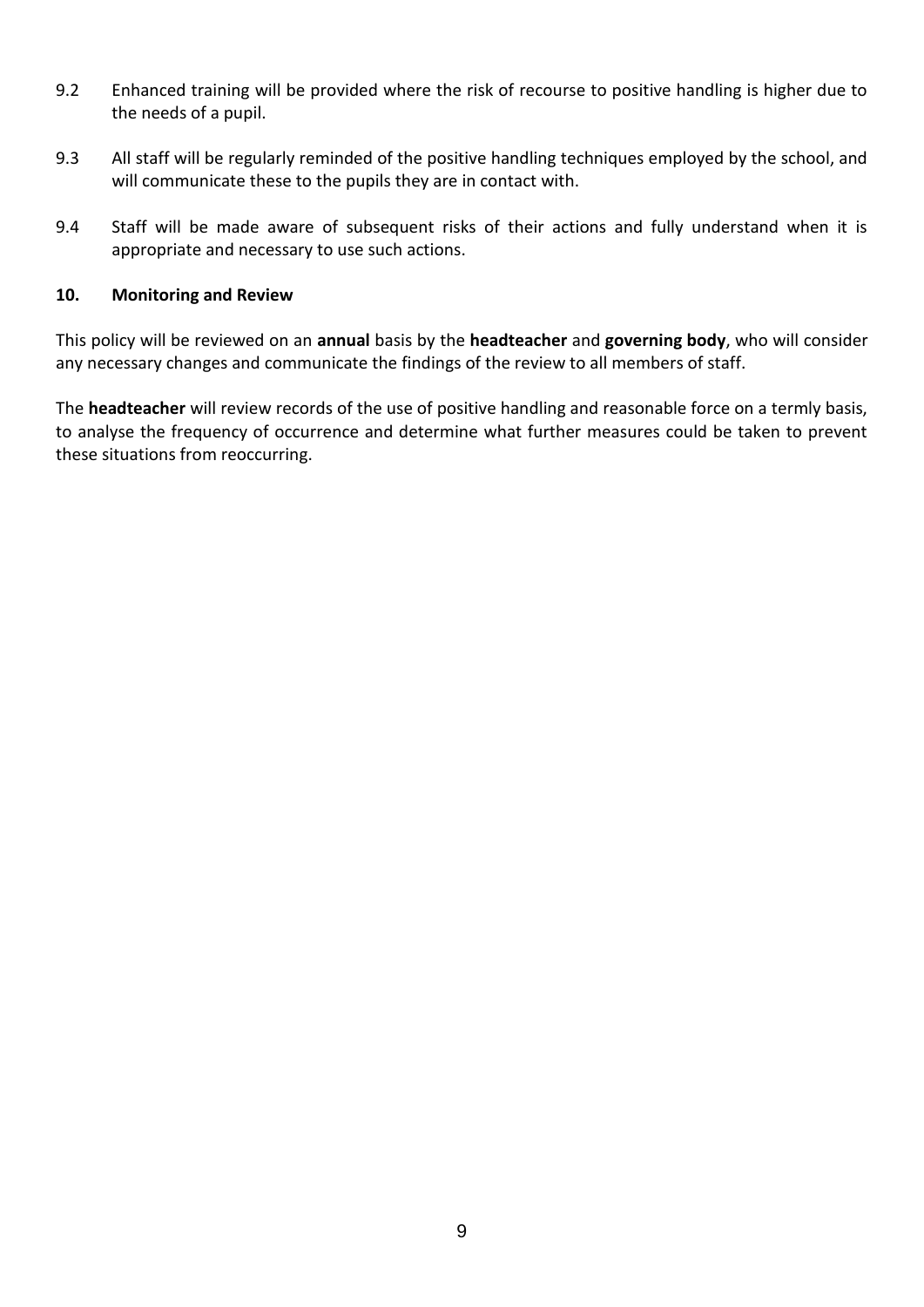# **Positive Handling Report Form**

We believe that positive handling and reasonable force should only be used when absolutely necessary. With this in mind, this form has been created to ensure that all incidents of this type are recorded. Incidents must also be documented in the Positive Handling Log.

| <b>Name of staff member:</b>                              |                                                |  |  |  |  |  |
|-----------------------------------------------------------|------------------------------------------------|--|--|--|--|--|
| Name of pupil:                                            |                                                |  |  |  |  |  |
| Date:                                                     |                                                |  |  |  |  |  |
| Time:                                                     |                                                |  |  |  |  |  |
| Location:                                                 |                                                |  |  |  |  |  |
| Name(s) of staff member(s) who witnessed the incident:    |                                                |  |  |  |  |  |
|                                                           |                                                |  |  |  |  |  |
|                                                           |                                                |  |  |  |  |  |
|                                                           |                                                |  |  |  |  |  |
| Informed parties (parents, social workers, police, etc.): |                                                |  |  |  |  |  |
|                                                           |                                                |  |  |  |  |  |
|                                                           |                                                |  |  |  |  |  |
| Circumstances prior to the incident:                      |                                                |  |  |  |  |  |
|                                                           |                                                |  |  |  |  |  |
|                                                           |                                                |  |  |  |  |  |
|                                                           |                                                |  |  |  |  |  |
|                                                           |                                                |  |  |  |  |  |
| <b>Details of the incident:</b>                           |                                                |  |  |  |  |  |
|                                                           |                                                |  |  |  |  |  |
|                                                           |                                                |  |  |  |  |  |
|                                                           |                                                |  |  |  |  |  |
|                                                           |                                                |  |  |  |  |  |
|                                                           |                                                |  |  |  |  |  |
|                                                           |                                                |  |  |  |  |  |
| Details of any negative impact on other pupils:           |                                                |  |  |  |  |  |
|                                                           |                                                |  |  |  |  |  |
|                                                           |                                                |  |  |  |  |  |
|                                                           |                                                |  |  |  |  |  |
|                                                           |                                                |  |  |  |  |  |
|                                                           |                                                |  |  |  |  |  |
|                                                           | Reason(s) for positive handling (please tick): |  |  |  |  |  |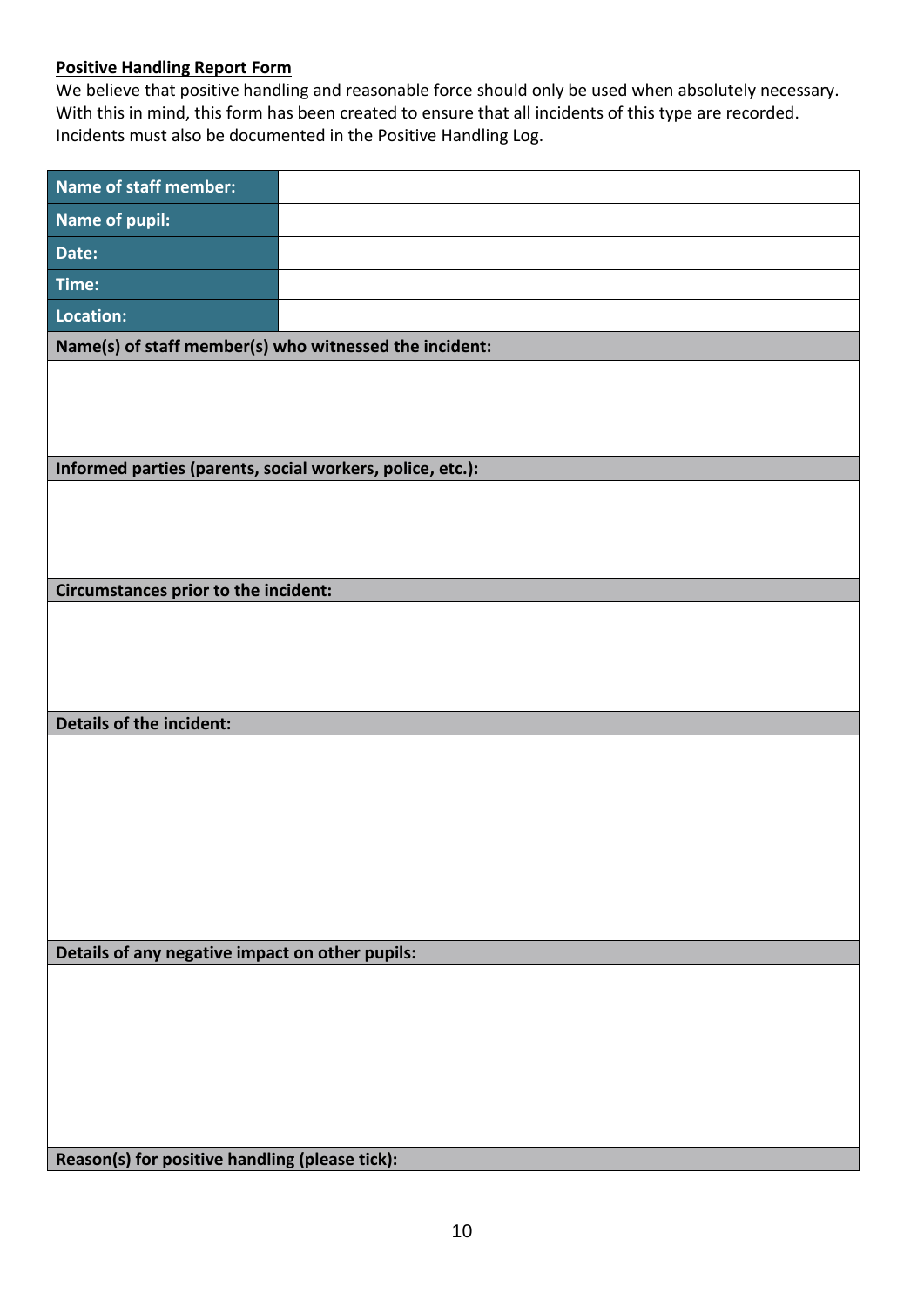| Danger to self                               |                                                                          |       |
|----------------------------------------------|--------------------------------------------------------------------------|-------|
| Danger to others                             |                                                                          |       |
| Significant damage to property               |                                                                          |       |
| Details of the intervention:                 |                                                                          |       |
|                                              |                                                                          |       |
|                                              |                                                                          |       |
|                                              |                                                                          |       |
|                                              |                                                                          |       |
| Any disciplinary additional action taken:    |                                                                          |       |
|                                              |                                                                          |       |
|                                              |                                                                          |       |
|                                              |                                                                          |       |
|                                              |                                                                          |       |
|                                              | Injuries (if any) to staff members, the pupil concerned or other pupils: |       |
|                                              |                                                                          |       |
|                                              |                                                                          |       |
|                                              |                                                                          |       |
|                                              |                                                                          |       |
| Damage (if any) to property:                 |                                                                          |       |
|                                              |                                                                          |       |
|                                              |                                                                          |       |
|                                              |                                                                          |       |
|                                              |                                                                          |       |
| Recommendation(s) to avoid future incidents: |                                                                          |       |
|                                              |                                                                          |       |
|                                              |                                                                          |       |
|                                              |                                                                          |       |
|                                              |                                                                          |       |
| Headteacher's signature:                     |                                                                          | Date: |
| Signature of staff member concerned:         |                                                                          | Date: |